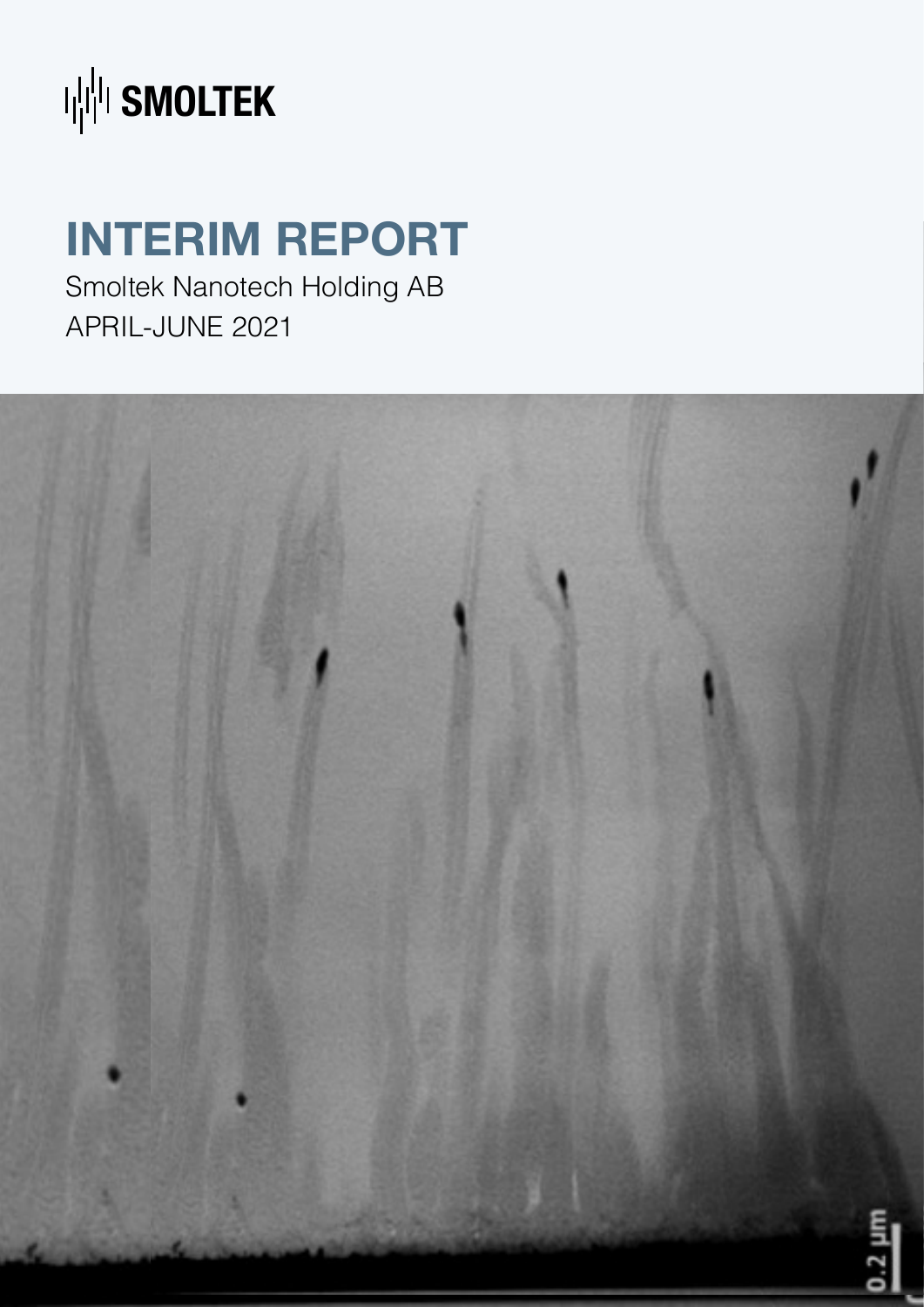### **Smoltek Nanotech Holding AB, Q2 2021**

#### **ABOUT SMOLTEK**

Smoltek is a global company that develops process technology and concepts for applications based on carbon nanotechnology to solve advanced materials engineering problems in several industrial sectors.

The unique technology enables, for example, the manufacture of semiconductor components with smaller form factors, higher performance and lower energy consumption in the semiconductor industry. The company's patented technology platform also has the potential to revolutionize other industrial sectors, such as energy conversion and energy storage or biotechnology.

Smoltek protects its unique technology through an extensive and growing patent portfolio consisting of around 100 applied for patents, of which 68 have been granted.

Smoltek's share is listed on the Spotlight Stock Market under the short name SMOL.

#### **CONTENT**

- 03. Quarterly Summary (Group)
- 04. CEO statment: Continued progress for Smoltek's technology
- 05. Significant events during and after the period
- 06. Operations and market

#### **FINANCIAL REPORT**

- 10. Financial outcome
- 11. Additional financial information
- 12. Consolidated income statement
- 13. Consolidated balance sheet
- 14. Consolidated statement of cash flows
- 15. Consolidated changes in equity
- 16. Parent company income statement
- 17. Parent company balance sheet
- 18. Parent company statement of cash flows
- 19. Parent company changes in equity
- 20. Financial calendar



**Cover image** | Cross-section of carbon nanofibers embedded in solder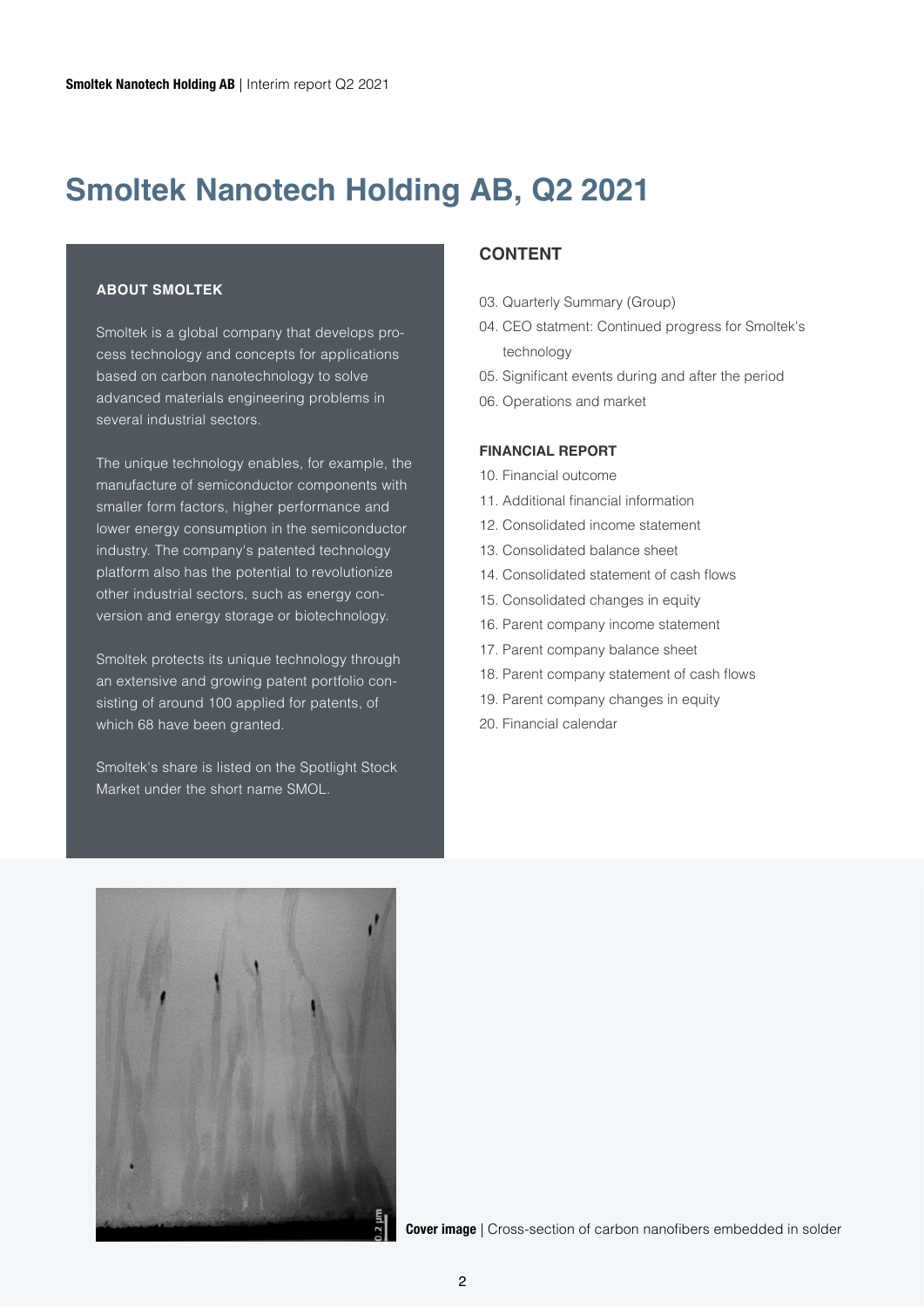### **Quarterly Summary (Group)**

#### **JANUARY - JUNE**

- Net sales: SEK 577 thousand (1,291)
- Earnings before tax: SEK -13,066 thousand (-7,148)
- Earnings per share, before dilution: -1.61 SEK (-1.11)
- Earnings per share, after possible dilution: -1.36 SEK (-1.08)
- Number of shares outstanding: 8,114,817 (6,377,338)
- Number of shares after possible exercise of warrants: 9,597,218 (6,806,124)
- Total equity: 126,641 KSEK (70,637)
- Cash and cash equivalents: 70,897 KSEK (27,463)
- Equity ratio: 95.2% (92.2%)

#### **SECOND QUARTER**

- Net sales: SEK 488 thousand (907)
- Operating profit / loss: SEK -6,121 thousand (-3,160)
- Earnings per share, before dilution: -0.75 SEK (-0.49)
- Earnings per share, after possible dilution: -0.64 SEK (-0.48)
- Extended license agreement for evaluation of CNF-MIM technology
- Recruitment of operational advisor to the Group
- Contracting of project manager for the industrialization project of CNF-MIM technology
- Publication of white paper for the company's electrolyzer technology
- Three new patents granted The IP portfolio contains a total of 68 granted patents
- Proof-of-concept for Interconnect technology completed

#### **REVENUES AND RESULTS SECOND QUARTER**

Net sales during the period amounted to SEK 488 thousand (907). Operating loss was SEK -6.1 million (-3.1). Earnings per share before dilution were -0.75 SEK (-0.49). Earnings per share after possible dilution were SEK -0.64 SEK (-0.48).

#### **LIQUIDITY AND FINANCIAL POSITION**

The company's cash and cash equivalents at the end of the period amounted to SEK 70,896 thousand (27,463). Longterm interest-bearing liabilities amounted to SEK 758 thousand (819). The equity / assets ratio was 95.2 procent (92.2).

#### **EQUITY AND NUMBER OF SHARES**

Equity at the end of the period amounted to SEK 126,641 thousand (70,637) distributed on 8 114 817 shares.

#### **EMPLOYEES**

The number of employees was 13 people.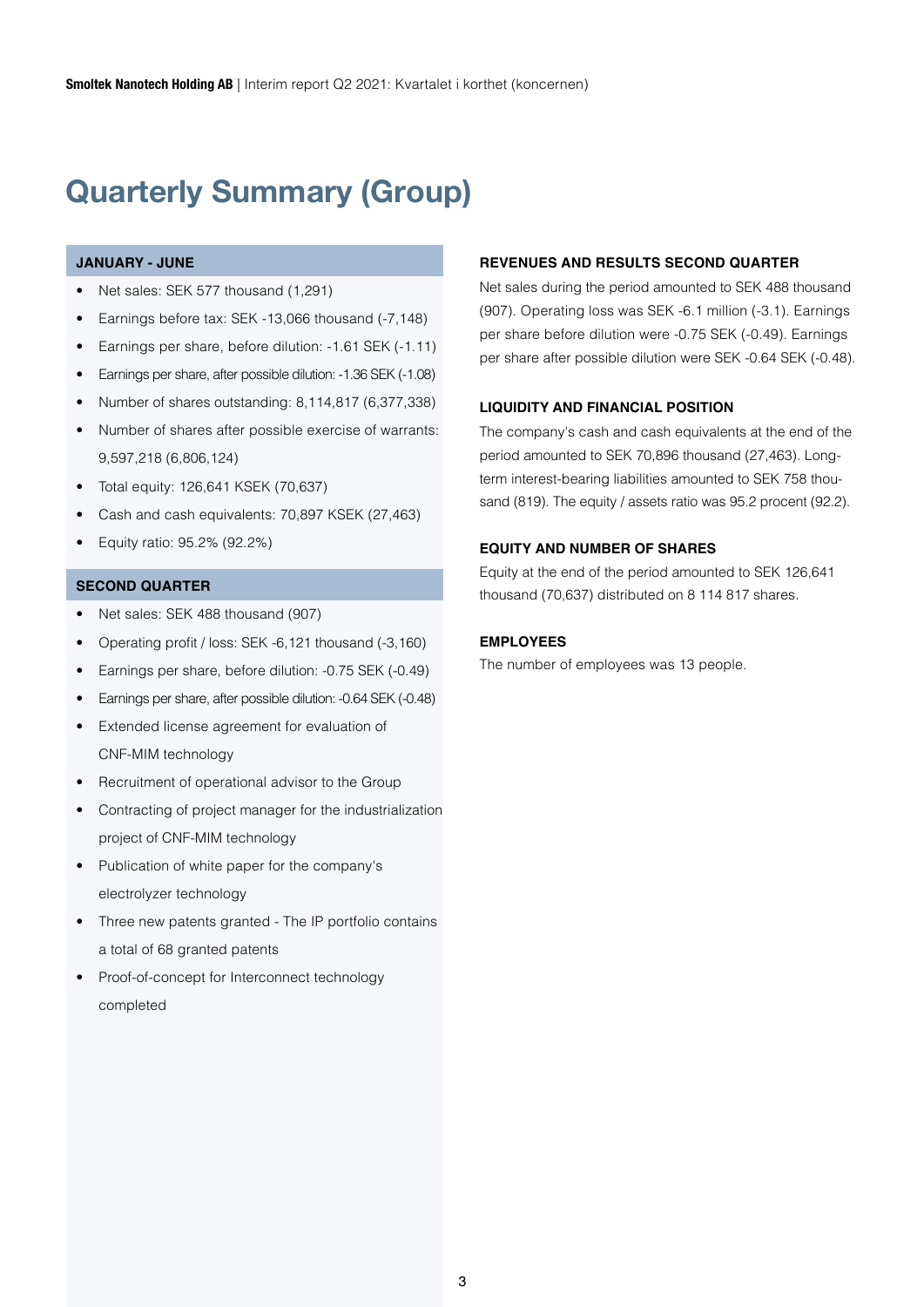### **Continued progress for Smoltek's technology**

During the second quarter, we have worked intensively with the further development and industrialization of our CNF-MIM capacitors and our technology concept for cell components to electrolyzers. An important part of this has been to continue the process of strengthening the company's organization and available resources to be able to handle a continued expected expansion within both these focus areas.

Within the development of our CNF-MIM capacitors, we were in mid-April able to present an extension until the end of August 2021 of the license agreement that was signed with a global manufacturer of electronics components for technical and commercial evaluation of the technology. This joint project has continued according to plan during the spring, where the goal is to make it possible for the customer to enter into a commercial license agreement with Smoltek.

Within the framework of this license agreement, we have among other things further improved the reliability of the CNF-MIM technology, which is an important factor when it comes to deciding on a possible extension and deepening of the collaboration. During the virtual ECTC 2021 conference, we also presented initial results regarding the CNF-MIM capacitors' survival rate in demanding conditions, as well as their expected lifetime. To sum things up, we have in other words taken several additional steps forward when it comes to validating the technology and making it ready for commercial production and use. It is also encouraging that we have been able to strengthen our team with Martin Lenart as an operative advisor to the group, with an extra focus on the development of Smoltek Semi. Martin brings plenty of valuable knowledge to the team as he has more than 30 years of experience from development, marketing, sales and business management in Europe and Asia focusing on the semiconductor industry.

Our internal work to industrialize the CNF-MIM technology has also progressed in a satisfying manner. A concrete example is the recruitment of Anders Stänkelström as Project Manager Sourcing, which means that we now have a dedicated resource that can focus on the work to identify providers to the supply chain. Within the electrolyzer area, we published a whitepaper which describes how our

technology platform can be used to achieve 2-3 times more hydrogen per cell, while at the same time reducing the usage of expensive catalytic materials. We hope that this publication will increase the understanding of this technology's possibilities among potential customers and partners, and it is also to some extent a result of that we have received and acknowledge requests from shareholders to expand the information presented about our prioritized development projects. Our target for 2021 remains to complete a technical proof-of-concept and to initiate a development collaboration with a large-scale manufacturer of electrolyzers or its components.

When it comes to our collaboration with DC Advisory, it is progressing and contributing with valuable contact for new customers, suppliers and collaboration partners within both semiconductors and electrolyzers.

All things considered, I am satisfied with the progress of the company during the second quarter, and the whole team is now looking forward to an exciting second half of the year where we have excellent opportunities to take additional substantial steps forward within our two business areas – semiconductors and energy conversion.

#### *Marie Landfors, interim CEO, Smoltek Nanotech Holding AB*

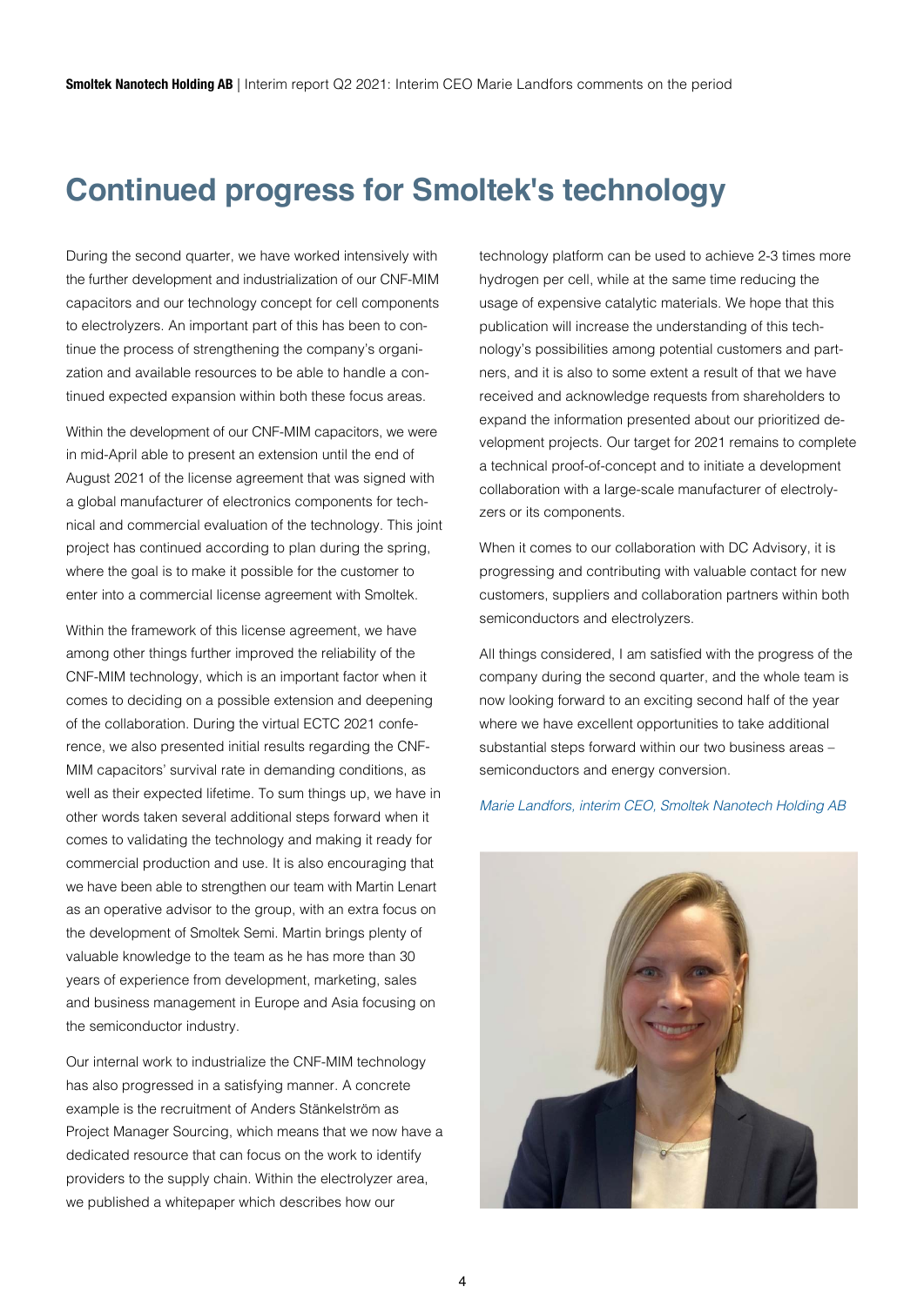### **Significant events** – during and after the period

#### **Significant events during the second quarter of 2021**

#### **Extended license agreement for evaluation of the CNF-MIM technology**

On April 16, the company announced that the license agreement that was signed in with a global manufacturer of electronic components for its technical and commercial evaluation of Smoltek's CNF-MIM capacitor technology in April 2020, is further extended until the end of August 2021. The joint project will continue with the aim of making it possible for the customer to enter into a commercial licensing agreement with Smoltek.

#### **Smoltek recruits Martin Lenart as operative advisor**

On May 10, Smoltek announced that the company has recruited Martin Lenart, with over 30 years of experience from different roles within development, sales and business management in the semiconductor industry in the United States, Europe and Japan, as a part-time operative advisor. This recruitment provides Smoltek with valuable knowledge and experience within its continued work to reach industrial production of the company's ultra-thin CNF-MIM capacitors.

#### **Operational update on Smoltek's focus areas**

On May 12, the company published an operational update on its ongoing activities within industrialization and new innovation areas in line with the direction set forth in connection with the directed issue of 80 MSEK that was conducted in October 2020:

Operational update on the evaluation license for CNF-MIM The ongoing work related to the extended evaluation license is continuing according to plan. The aim is to progress and sign a production license agreement with a customer for the development of a commercial product. A production license covers the right to produce, but in order to be able to begin production there is a need for an extended period of industrialization in collaboration with a customer/partner.

Operational update on the industrialization of CNF-MIM During the winter and spring, Smoltek has continued its work to industrialize the CNF-MIM technology in collaboration with several international contract manufacturers. Within the framework of these efforts, the company has identified a supply chain and related production processes with the potential to be scaled up to cost-effective production of CNF-MIM capacitors in high volumes. The target product for which this production line is aimed for is ultra-thin capacitors for applications in processors for mobile phones. This ongoing industrialization work could also open up a product-based business model for discrete capacitors (specific components) as a complement to the company's license-based business model. This could also entail increased opportunities to keep know-how related to the core business.

#### Operational update on the development of electrolyzers Electrolyzers are vital components in production of hydrogen gas. In 2021, the company aims to complete technical proof-of-concept for cell components based on carbon nano fibers, and to initiate a development collaboration with a large-scale manufacturer of electrolyzers or its components.

#### **Annual general meeting 2020 completed**

Smoltek's Annual General Meeting was held on May 27, 2021 and was conducted only by postal vote without physical participation as a result of the ongoing corona pandemic. The Annual General Meeting resolved, in accordance with the nomination committee's proposal, to reelect Board members Peter Augustsson, Peter Enoksson, Finn Gramnaes, Bo Hedfors and Gustav Brismark. Peter Augustsson was re-elected Chairman of the Board. The AGM also resolved to issue warrants to certain key persons and board members in the company and to introduce incentive programs for future key persons. The communique from the Annual General Meeting with all resolutions is published on the company's website.

#### **3 new patents granted - 68 patents granted in total**

Smoltek has been granted three new patents during the period. The patents are related to three different patent families: Interconnects, Assembly platform and Compact energy storage interposer. This means that the company's patent portfolio now comprises a total of 68 granted patents.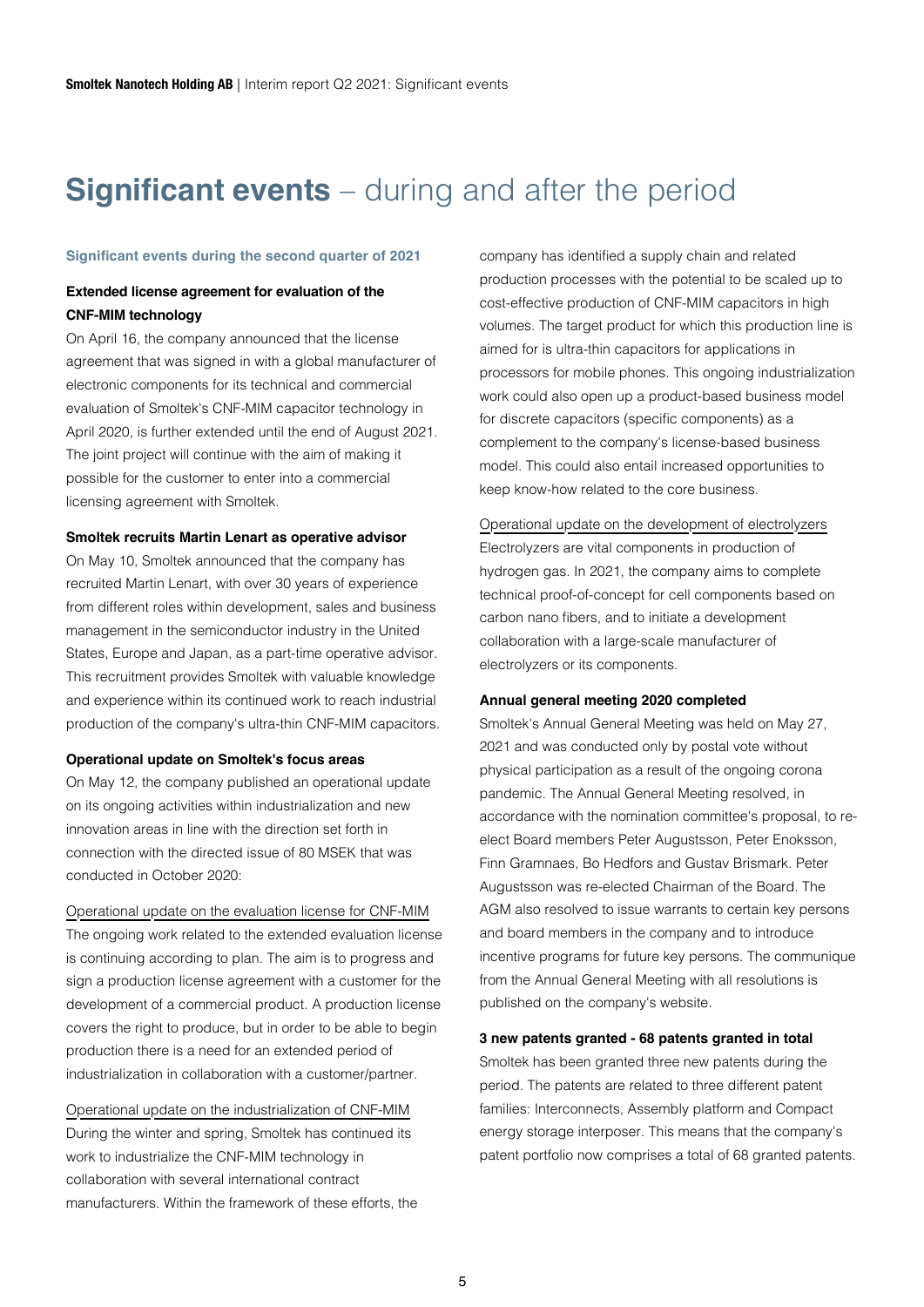### **Significant events** – during and after the period

#### **Smoltek's electrolyzer technology presented in white paper**

On June 23, the company published a white paper on the company's technology to make electrolyzers more effective, based on Smoltek's patent-protected technology platform for carbon nanofibers. The aim is to provide the technology for manufacturers of industrial hydrogen plants ready for the production of fossil-free hydrogen.



#### **Interconnect technology proof-of-concept**

Smoltek has successfully delivered samples related to the Interconnect application (SmolINCO™) as part of a paid proof-of-concept project. The result is now being analyzed by the customer before a potential the next step will be decided on in cooperation with Smoltek.

#### **Development of the CNF-MIM technology**

The capacitors' survival rate in various harsh environments as well as their expected lifetime are crucial aspects in the development of new commercial technology in the semiconductor area. At the recent virtual ECTC 2021 conference, Smoltek presented initial results on this topic. In parallel with this, and within the framework of the ongoing evaluation license project, Smoltek's R&D team has further improved the reliability of the CNF-MIM technology, as the failure rate was reduced by 51%.

#### **Anders Stänkelström new Project Manager Sourcing**

The company has intensified its internal work to industrialize the CNF-MIM technology during the period. To do this more effectively, Anders Stänkelström has been contracted as Project Manager Sourcing to lead the work to identify manufacturers in the supply chain.

#### **Significant events after the end of the period**

#### **Mangold Insight presents initial analysis**

On July 8, the coprorate finance firm Mangold presented an initial analysis of Smoltek baserad on the company's operations and technology. Link to the analysis: https://mangold.se/bolag/smoltek/

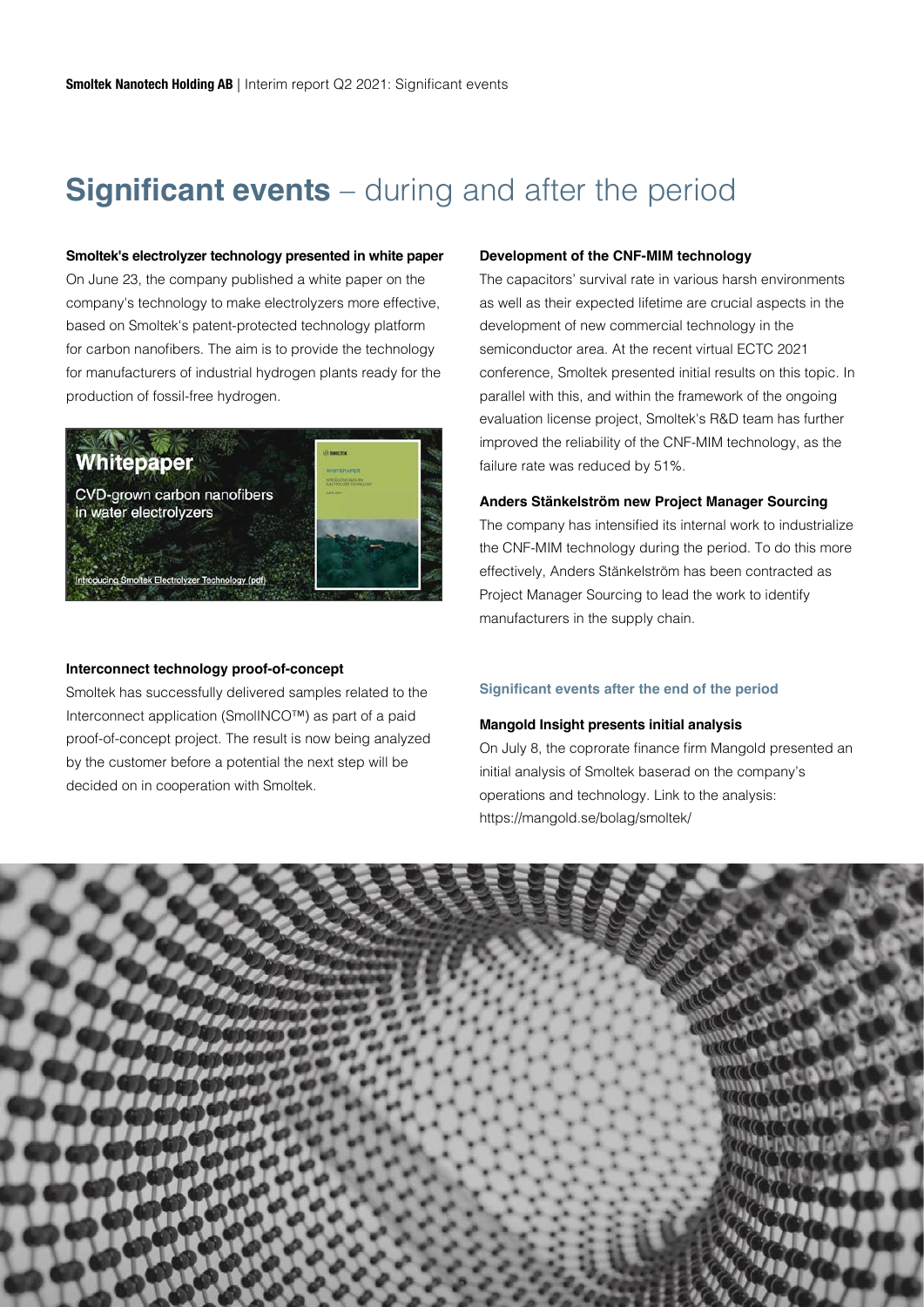### **Strategy and market potential**

Smoltek's overall strategy is to first establish the company commercially in the billion-dollar market for advanced packaging. This is done by licensing the CNF-MIM technology for production of miniaturized capacitors suitable for integration into advanced packaging of high-performance semiconductor circuits, such as application processors for smartphones, or other high-performance processors.

The CNF-MIM technology is based on Smoltek's core technology platform; precision growth of conductive carbon nanostructures on a given surface based on needs and application. The technology utilizes the 3D effect from the vertically arranged carbon nanofibers.

Smoltek sees great potential for its technology platform also outside of the semiconductor market. In general terms, the company's carbon nanotechnology enables more efficient

surface solutions in several areas where current solutions and materials set the boundaries for performance and efficiency.

Today, a gradual expansion of the business has been initiated. Partly for the development of other applications in the semiconductor industry, partly for the development of completely new applications in other industries and segments where the company's technology can provide revolutionizing benefits. This allows Smoltek to take maximum advantage of its position as a pioneering technology developer in controlled growth of nanostructures.

As the company now expands its operations outside the semiconductor industry, it is initially challenges in energy technology sector and medical technology sector that have been identified.

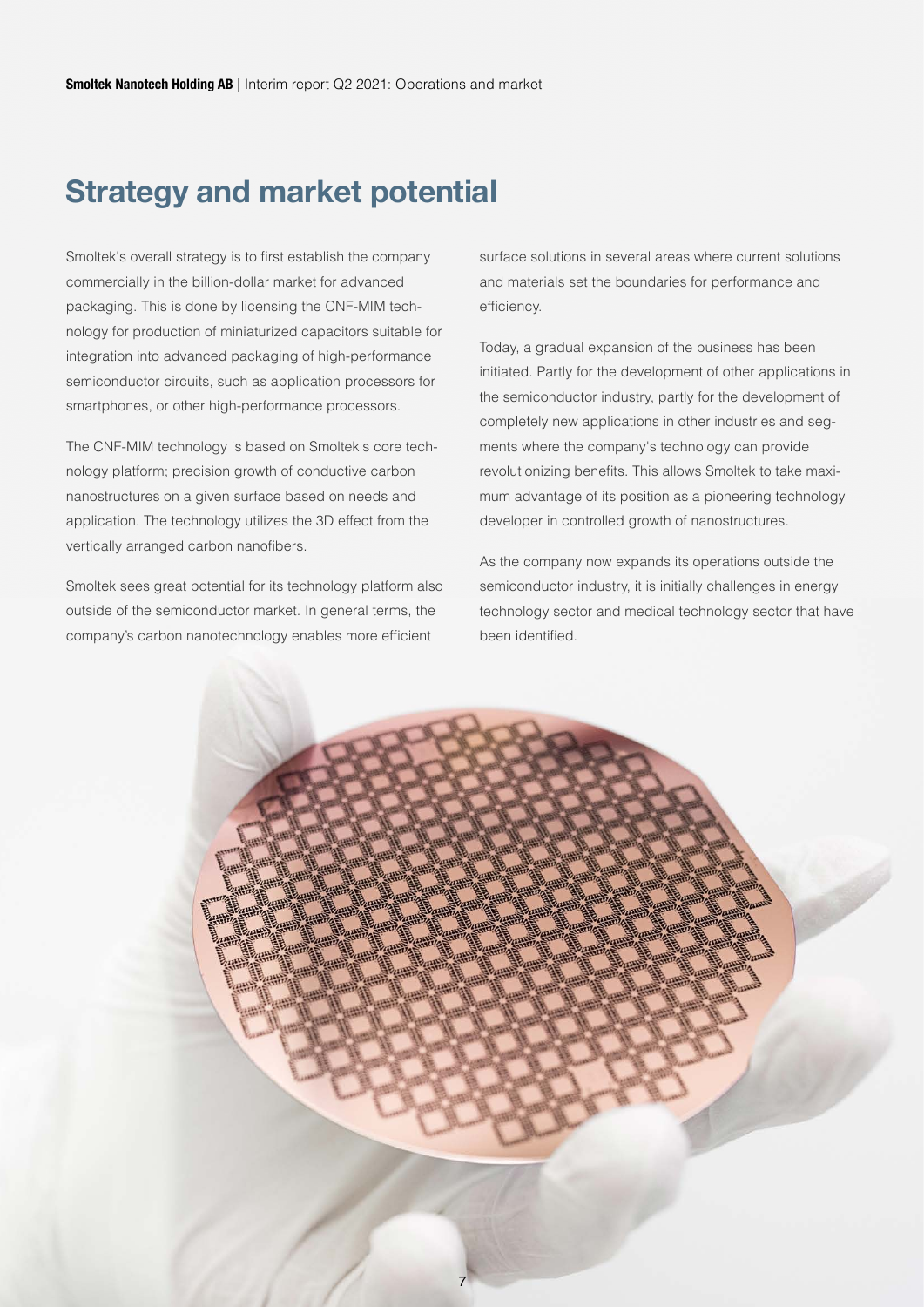### **Operations and market**

#### **Operations and business model**

Smoltek develops process technology and concepts for applications based on its unique platform for carbon nanotechnology to solve advanced materials engineering problems in several industrial sectors. For example, the company's patented technology enables the production of semiconductor components with a smaller physical size, higher performance and lower energy consumption compared to what current conventional technology solutions can offer. Smoltek's business model is to sign license agreements based on its technology platform together with know-how for the implementation of applications/solutions.

#### **Market strategy**

The first application to be commercialized is the CNF-MIM technology (carbon nanofiber-based capacitors), where vertical carbon nanofibers (CNFs) create a significantly larger and thereby more efficient surface through the technology's unique 3D effect compared to the twodimensional surface of conventional capacitors. A large effective surface in relation to a minimal physical "footprint" is a key factor in a capacitor design. The CNF-MIM technology offers a unique solution thanks to its extremely lowprofile height. The technology is especially suited for use and integration into miniaturized semiconductor components and enables higher performance and energy efficiency.

Through the newly formed (operations started in the autumn of 2020) subsidiary Smoltek Innovation, Smoltek aims to identify and develop technology and application concepts for markets outside the parent company's initial market for semiconductors. The subsidiary has identified the hydrogen market as a first application area where Smoltek's patentprotected nanotechnology may prove to have great potential. By being able to improve the area efficiency in interface layers between membranes, flow field plates and electrodes in electrolyzer cells (a vital component in the splitting of water), these cells can be made both cheaper and increase hydrogen production.

To increase the opportunities to further capitalize on the company's carbon nano-based technology platform, Smoltek collaborates with DC Advisory, a leading global financial advisor with expertise in industrial transactions. DC Advisory has a broad network in both the semiconductor and electronics industries as well as in other industrial segments. The agreement contributes to an increased global presence for Smoltek, and it opens opportunities through strategic relationships in existing as well as new application areas and industries.

#### **IP-strategy**

Smoltek uses a global patent strategy to protect its technology platform in all important markets. This includes core patents as well as patent protection at application level. At present, the company has a portfolio that comprises about 100 applied patents, of which 68 are granted.

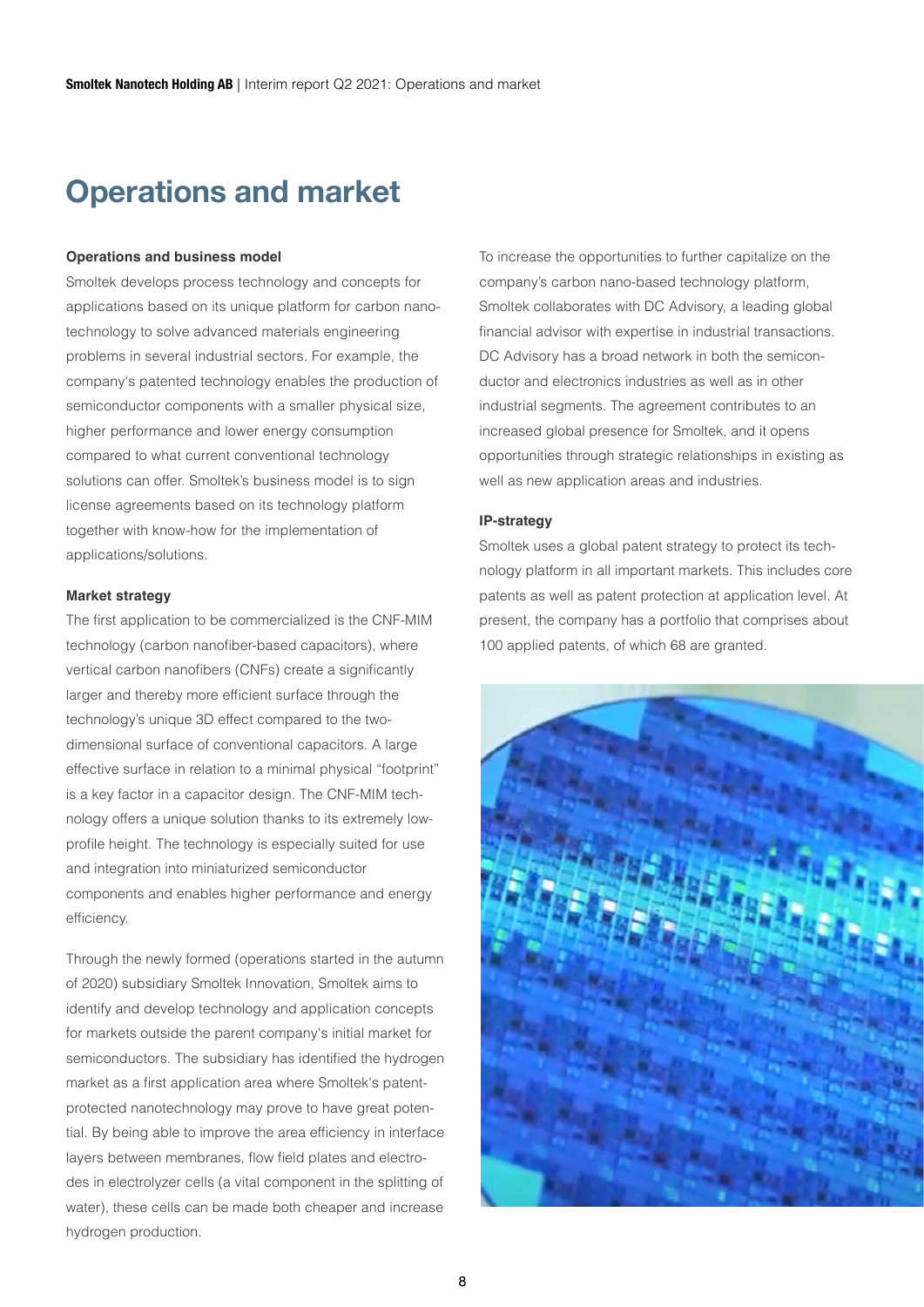### **Operations and market**

#### **Challenges in the semiconductor industry**

The semiconductor industry faces a major challenge with the expansion of new technologies such as 5G, AI and IoT – which require the development of new highly integrated technology with greatly improved computational performance and greater storage capacity in a smaller physical format. Simply put, it is the miniaturization in itself that enables higher performance. The key to optimization is advanced packaging or heterogeneous integration – in practice, this means tailormade component architectures optimized for specific product and application areas. In these architectures, capacitors have a crucial function, and with a considerably lower profile height compared to current capacitors, direct performance benefits can be achieved through smarter integration possibilities.

With its extremely low-profile height, Smoltek's CNF-MIM technology is very well positioned for the market's needs. This applies to the production of miniaturized standalone capacitors for integration in the packaging process, as well as to more efficient capacitors for direct integration already in the CMOS process.

#### **Development of the CNF-MIM technology**

In March this year, Smoltek announced that the company has developed the world's thinnest capacitor by producing a prototype of a CNF-MIM capacitor with a total height of just under 40 micrometers (including the component carrier). Other properties of the prototype such as a capacitance density of 500nF/mm2 (nanofarad per square millimeter), an equivalent series resistance below 10 mΩ (milliohm) and an internal inductance below 15 pH (picohenry) is in line with the industry standard for competing capacitor technologies.



Another crucial aspect in the development of new technology in the semiconductor area is the capacitors' survival rate in various harsh environments as well as their expected lifetime. At the recent virtual ECTC 2021 conference, Smoltek presented initial results for the CNF-MIM technology on this topic. In parallel with the ongoing evaluation license project, Smoltek's R&D team has further improved the reliability of the CNF-MIM technology, as the failure rate was reduced by 51%.

#### **The possibilities in other industries**

Smoltek's patent protected technology platform enables more efficient surface solutions in several areas where current solutions and materials set the boundaries for performance and efficiency. One such area is electrolyzers for production of hydrogen where improved area performance in interface layers between membranes, flow field plates and electrodes in electrolyzer cells can provide much better area efficiency.

The hydrogen production technology that Smoltek is focusing on is called PEM (proton exchange membrane). In addition to the fact that the PEM process produces very pure hydrogen, a great advantage is that it can already handle higher current density and more variable load than alkaline electrolysis cells, which means that PEM works well together with intermittent energy sources, such as solar and wind power.

The unique quality of Smoltek's technology concept is that the catalytic nanoparticles of typically platinum group nanoparticles of platinum or iridium oxide can be placed on an optimal nanostructure scaffold for the electrolyzer cell, which allows for more and better mass transport of the products that arise, in this case oxygen and hydrogen.

Smoltek's goal in 2021 is to complete a technical proof-ofconcept for cell components based on carbon nanofibers and initiate a development collaboration with a large-scale manufacturer of electrolyzers and/or its components based on Smoltek's basic IP platform with specific additions for intellectual property protection in electrolyzer technology. As a part of these efforts, Smoltek has published a white paper on the company's electrolyzer technology, which will increase the understanding of the technology's potential among potential customers and partners.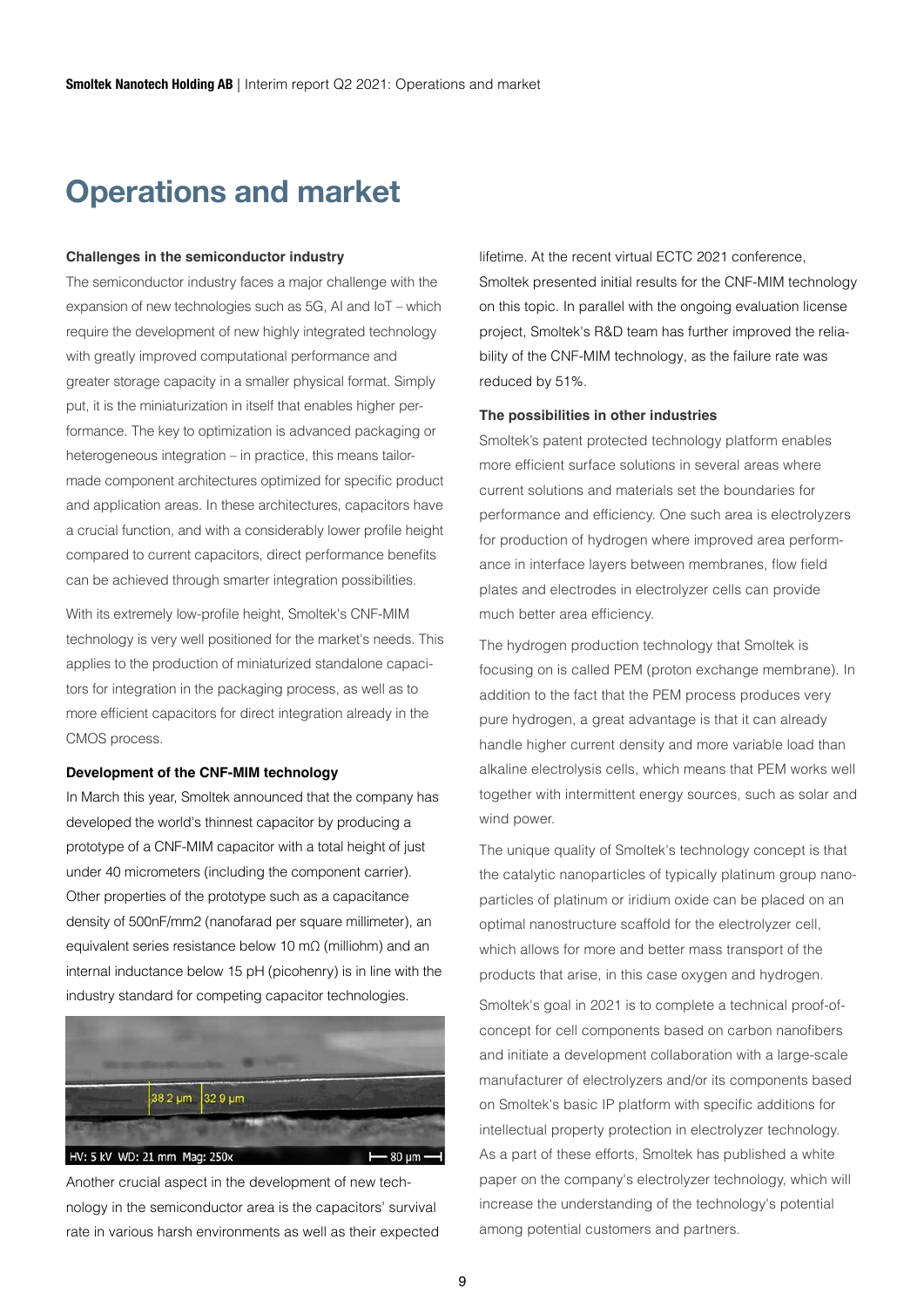### **Financial outcome**

#### **Turnover**

Net sales during the first half of the year amounted to SEK 577 thousand (1,291). And for the second quarter of the year to SEK 488 thousand (907).

#### **Expenses**

The costs during the same periods were SEK 15,309 thousand (10,956) and SEK 7,527 thousand (5,283), respectively. The slightly higher cost picture compared with the previous year can be explained by continued investments in the commercialization of the company's CNF-MIM technology and a broadening of applications.

#### **Results**

The Group's profit / loss for the first half of 2021 was SEK -13,067 thousand. For the second quarter, profit / loss amounted to SEK -6,121 thousand (-3,160) after financial items.

#### **Cash flow and financial position**

Cash flow from operating activities amounted to SEK -12,100 thousand (-7,148). Cash and cash equivalents at the end of the period amounted to SEK 70,897 thousand (27,463).

#### **Liquidity and financing**

As of June 30, 2021, the Group's bank balances amounted to SEK 70,897 thousand (27,463). Long-term interestbearing liabilities amounted to SEK 758 thousand (819).

#### **Investments**

The Group's investments in intangible fixed assets amount to SEK 2.3 million for the quarter and SEK 4.0 million for the half year. The investments refer to further development of the company's own technology. During the first six months of the year, the Group invested a total of SEK 1.5 million in equipment for laboratory operations. The CVD machine that was ordered in 2018 is now installed and put into use.

#### **Key ratios**

| (SEK thousand)          | Q2 2021  | Q2 2020  |
|-------------------------|----------|----------|
| Return on equity        | $-10.3%$ | $-10.1%$ |
| Return on total capital | $-9.8%$  | $-9.3%$  |
| Solidity                | 95.2%    | 92.2%    |
| Cash liquidity          | 1,319.9% | 577.4%   |
|                         |          |          |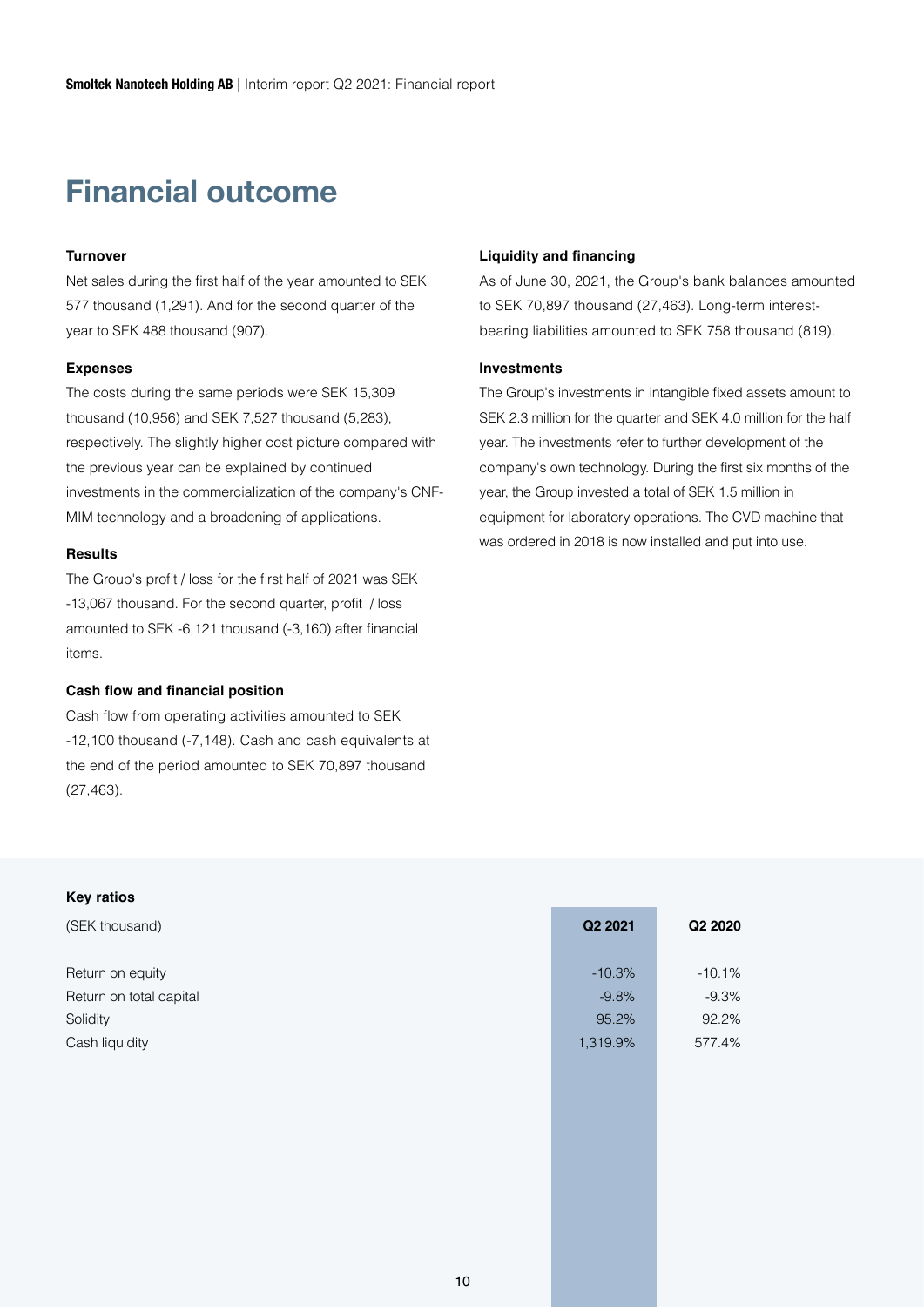### **Additional information**

#### **The share**

Since 2018, Smoltek Nanotech Holding AB has been listed on the Spotlight Stock Market under the short name SMOL. As of June 30, 2021, the company had approximately 2,400 shareholders. The number of shares amounts to 8,114,817.

#### **Warrants**

Outstanding warrants as of 30 June, 2021:

| Peter Augustsson            | 40,000    |
|-----------------------------|-----------|
| Gustav Brismark             | 40,300    |
| Warrants in own custody     | 56,002    |
| Employees                   | 84.752    |
| Subscription warrants, TO 4 | 1,261,347 |
| Total                       | 1,482,401 |

#### **Intangible assets**

The company's most important asset is intangible assets in the form of patents, know-how and demonstrated technical performance. The balance sheet item is included in costs incurred and amounts to SEK 55.0 million. It is the Board's assessment that the fair value is higher. The comparisons the company has made with similar companies' intellectual property rights and development support this assumption.

#### **Future outlook**

Despite the effects of the drawn-out pandemic, the company's market outlook remains solid. This is due to the experiences from the evaluation license projects and continued progress in the development of the CNF-MIM technology, where the company notices an increasing interest from the ever-growing semiconductor market. The important work to build relationships and deepen interactions with leading industry entities in the United States and Asia continues. The broadening of the company's operations to new areas within energy conversion, energy storage and medical technology also provides a stronger technological base to create business upon, where focus is currently on developing technology for more efficient electrolyzers. At the same time, the company continues its goal-oriented work to develop its patent portfolio, which presently comprises about 100 patents assets, of which 68 patents are granted.

#### **Accounting principles**

This report has been prepared in accordance with the Swedish Annual Accounts Act and the Accounting Committee's General Council, BFNAR 2012: 1 (K3) and the accounting principles are unchanged compared with the previous year.

#### **Annual report, general meeting and dividend**

The annual report was published on May 6, 2021 and is available on the company's website. Upon request to info@smoltek.com, the annual report can be printed and emailed. The Annual General Meeting for the 2020 financial year was held by means of an advance vote (postal vote) on May 27, 2021. On the Board's proposal to the AGM, no dividend will be paid for 2020. Communications from the AGM are available on the company's website.

#### **Going concern – Affirmation by the board**

The board and the CEO assure that this interim report gives a true and fair view of Smoltek Nanotech Holding AB's operations, financial position and performance.

#### *Göteborg, 2021-07-16*

The Board of Directors of Smoltek Nanotech Holding AB Peter Augustsson, Chairman of the Board Bo Hedfors, board member Finn Gramnaes, board member Peter Enoksson, board member Gustav Brismark, board member Marie Landfors, Interim CEO

#### **Risks and uncertainties**

Smoltek Nanotech Holding ABs earnings and financial position are affected by various risk factors that must be taken into account when assessing the company and its future potential. These risks are discussed in the annual report for 2020.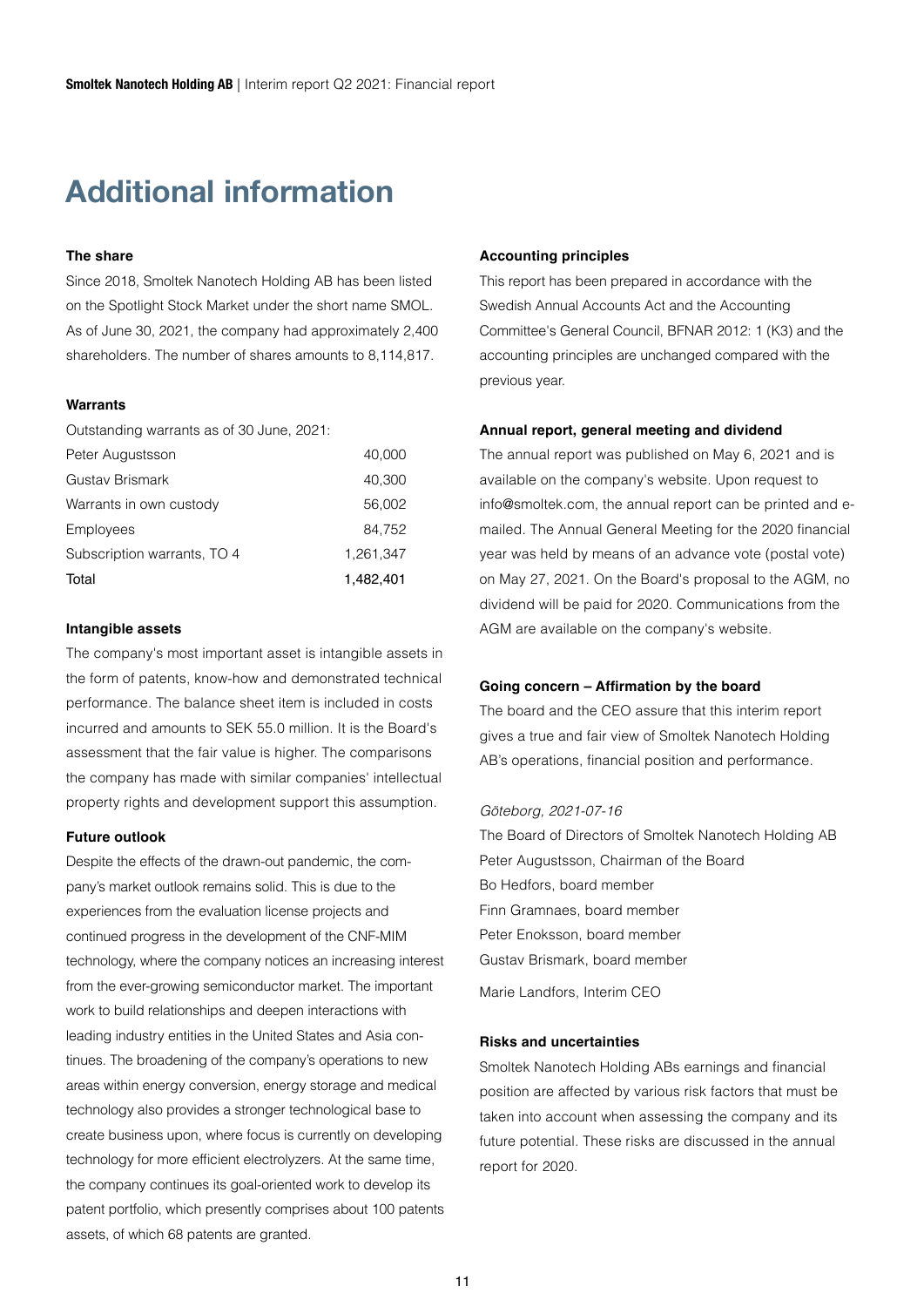### **Consolidated income statement**

| (SEK thousand)                     | Apr-Jun 2021   | Apr-Jun 2020 | Jan-Jun 2021 | Jan-Jun 2020 | Full year 2020 |
|------------------------------------|----------------|--------------|--------------|--------------|----------------|
|                                    |                |              |              |              |                |
| Net sales                          | 488            | 907          | 577          | 1,291        | 2,573          |
| Own work capitalized               | 770            | 1,181        | 1,487        | 2,471        | 4,335          |
| Other operating income             | 147            | 35           | 179          | 43           | 214            |
| Operating expensess                | $-7,527$       | $-5,283$     | $-15,309$    | $-10,956$    | $-20,668$      |
| <b>Operating profit / loss</b>     | $-6,121$       | $-3,160$     | $-13,066$    | $-7,151$     | $-13,546$      |
| Profit / loss from financial items | $\overline{0}$ | 2            | $-1$         | 2            | $-14$          |
| Profit / loss for the period       | $-6,121$       | $-3,158$     | $-13,067$    | $-7,148$     | $-13,561$      |
| Profit / loss after tax per share  | $-0.75$        | $-0.49$      | $-1.61$      | $-1.11$      | $-1.99$        |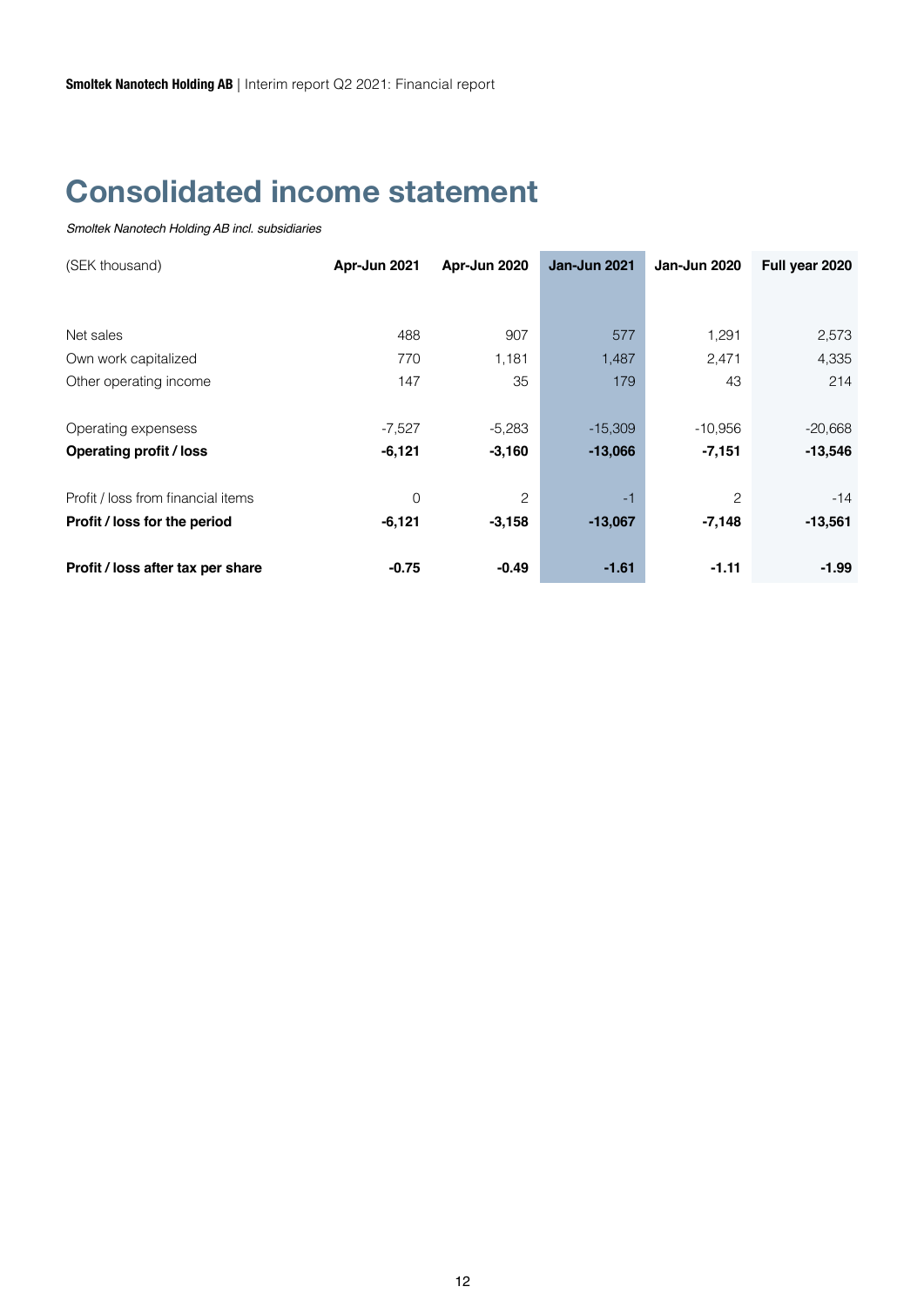### **Consolidated balance sheet**

| (SEK thousand)                      | 2021-06-30 | 2020-06-30 | 2020-12-31 |
|-------------------------------------|------------|------------|------------|
|                                     |            |            |            |
| Assets                              |            |            |            |
| Intangible fixed assets             | 55,076     | 45,988     | 51,120     |
| Tangible fixed assets               | 3,973      | 1,034      | 2,520      |
|                                     |            |            |            |
| Current receivables                 | 3,056      | 2,089      | 2,715      |
| Cash and cash equivalents           | 70,897     | 27,463     | 87,683     |
| <b>Total assets</b>                 | 133,002    | 76,574     | 144,039    |
|                                     |            |            |            |
| Equity and liabilities              |            |            |            |
| Equity                              | 126,641    | 70,637     | 138,873    |
| Long-term liabilities               | 758        | 819        | 819        |
| <b>Current liabilities</b>          | 5,603      | 5,188      | 4,347      |
| <b>Total equity and liabilities</b> | 133,002    | 76,574     | 144,039    |
|                                     |            |            |            |
| Equity / assets ratio               | 95.2%      | 92.2%      | 96.4%      |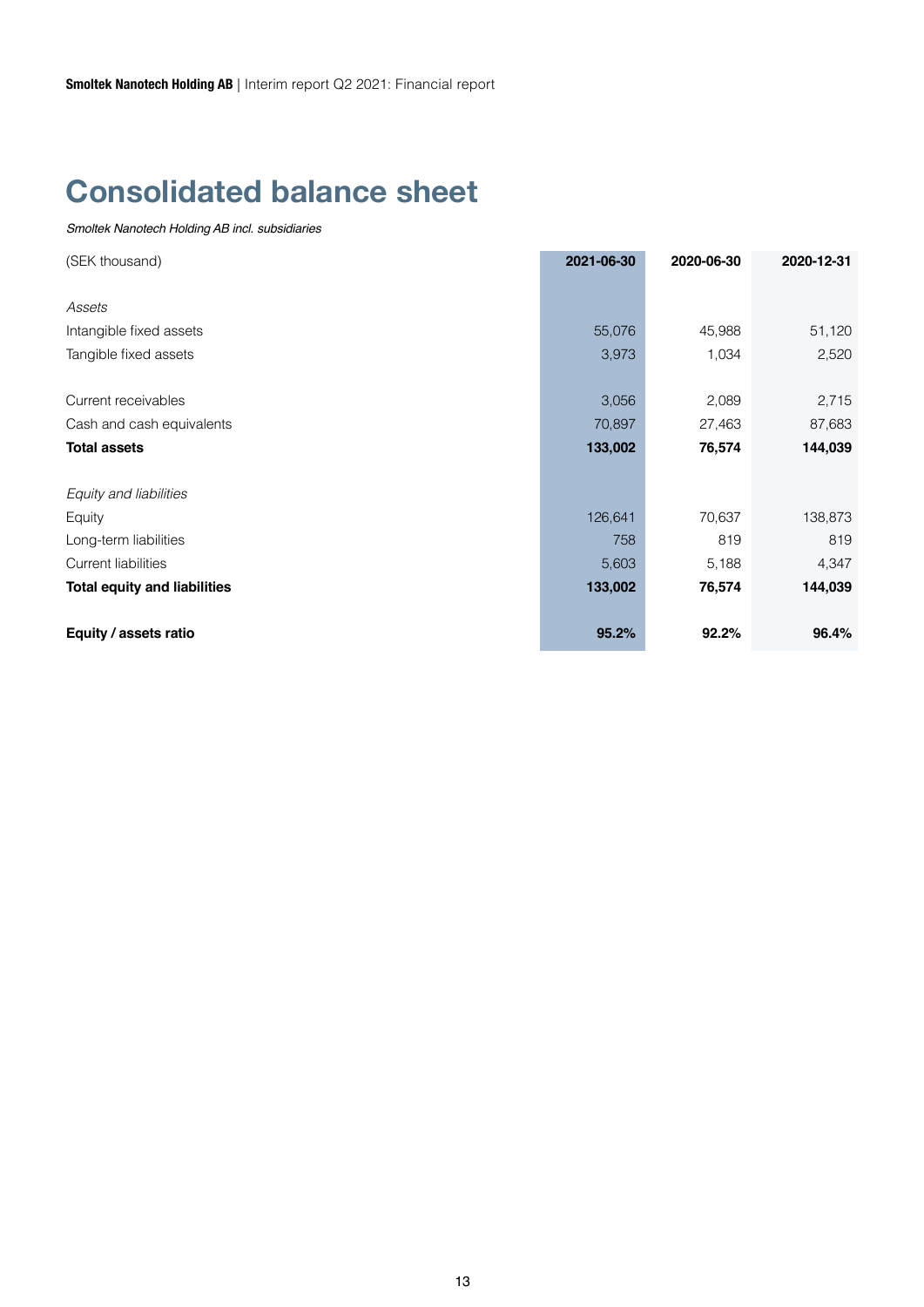### **Consolidated statement of cash flows**

| (SEK thousand)                       | Jan-Jun 2021 | Jan-Jun 2020 | Full year 2020 |
|--------------------------------------|--------------|--------------|----------------|
| <b>Ongoing operations</b>            |              |              |                |
| Operating profit / loss              | $-13,066$    | $-7,151$     | $-13,546$      |
| Items not affecting cash flow        | 50           | 2            | 0              |
| Cash flow from operating activities  |              |              |                |
| before changes in working capital    | $-13,015$    | $-7,148$     | $-13,546$      |
| Changes in working capital           |              |              |                |
| Change in receivables                | $-341$       | $-267$       | $-894$         |
| Changes in current liabilities       | 1,256        | 878          | 93             |
| Cash flow from operating activities  | $-12,100$    | $-6,538$     | $-14,347$      |
| <b>Investment activities</b>         |              |              |                |
| Intangible assets                    | $-3,956$     | $-4,920$     | $-10,053$      |
| Tangible fixed assets                | $-1,504$     | 26           | $-1,512$       |
| Cash flow from investment activities | $-5,460$     | $-4,946$     | $-11,565$      |
| <b>Financing activities</b>          |              |              |                |
| New issue of shares and warrants     | 865          | 14,305       | 88,953         |
| Repurchase warrants                  | $-30$        | 0            | 0              |
| Change in long-term liabilities      | $-61$        | 0            | $\overline{0}$ |
| Cash flow from financing activities  | 774          | 14,305       | 88,953         |
| Change in cash and cash equivalents  | $-16,786$    | 2,821        | 63,041         |
| Cash opening balance                 | 87,683       | 24,642       | 24,642         |
| <b>Cash closing balance</b>          | 70,897       | 27,463       | 87,683         |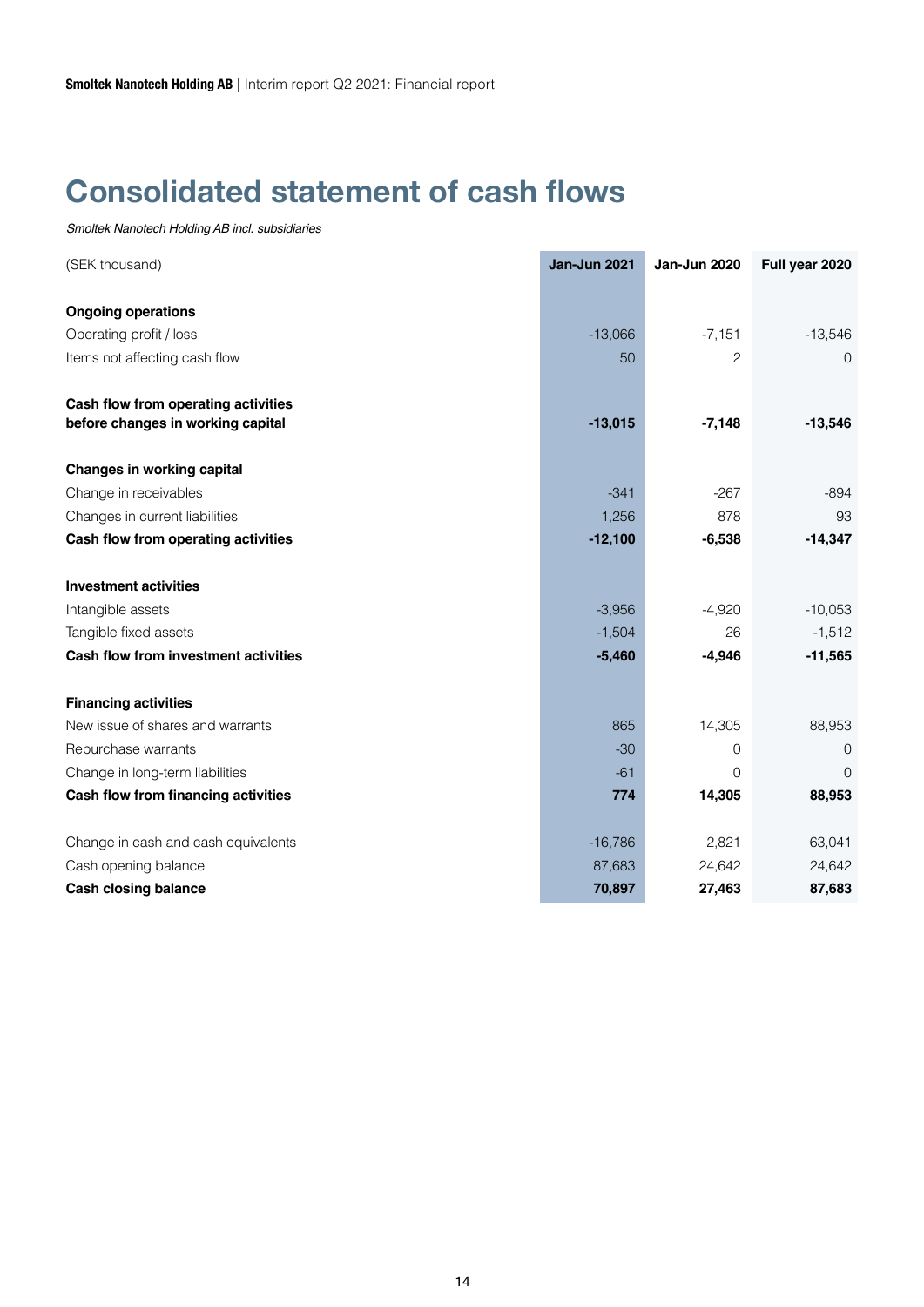### **Consolidated changes in equity**

| (SEK thousand)                                   | <b>Share capital</b> | <b>Other</b> | <b>Other equity</b> | <b>Total equity</b> |
|--------------------------------------------------|----------------------|--------------|---------------------|---------------------|
|                                                  |                      | contributed  | including           |                     |
|                                                  |                      | capital      | net loss for        |                     |
|                                                  |                      |              | the period          |                     |
|                                                  |                      |              |                     |                     |
| Opening balance 2020-01-01                       | 760                  | 81,313       | $-18,592$           | 63,481              |
|                                                  |                      |              |                     |                     |
| Issue of shares (Exercising warrants TO 2)       | 29                   | 9,831        |                     | 9,860               |
| Issue of shares (Exercising warrants Smoltek AB) | 26                   | 4,238        |                     | 4,264               |
| Issue of warrants                                |                      | 176          |                     | 176                 |
| Issue of shares (Directed issue TO 4)            | 152                  | 74,501       |                     | 74,653              |
| Profit / loss for the period                     |                      |              | $-13,561$           | $-13,561$           |
|                                                  |                      |              |                     |                     |
| Closing balance 2020-12-31                       | 967                  | 170,059      | $-32,153$           | 138,873             |
| Repurchase of warrants                           |                      | $-30$        |                     | $-30$               |
| Issue of warrants                                |                      | 865          |                     | 865                 |
| Profit / loss for the period                     |                      |              | $-13,067$           | $-13,067$           |
|                                                  |                      |              |                     |                     |
| Closing balance 2021-06-30                       | 967                  | 170,894      | $-45,220$           | 126,641             |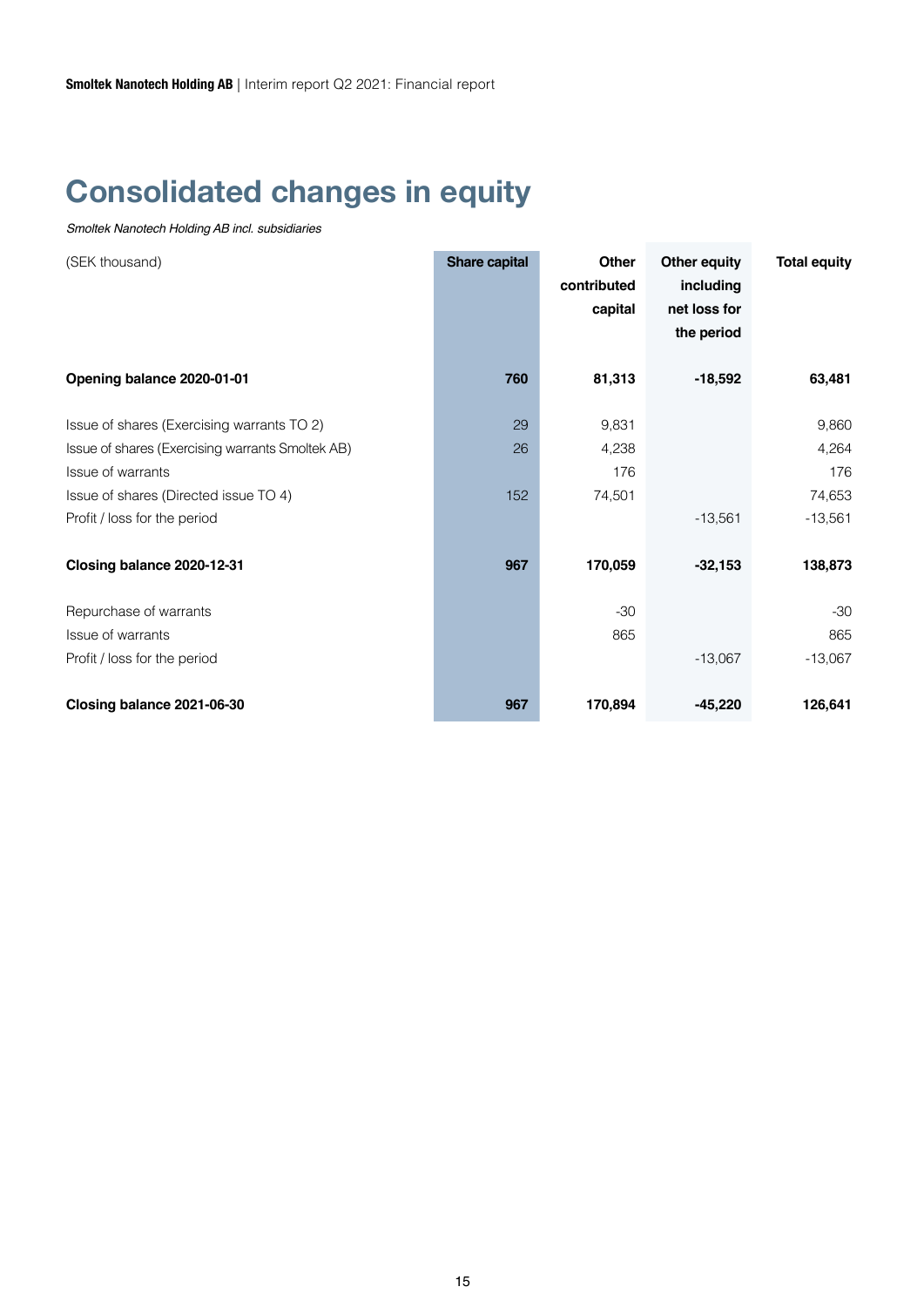### **Parent company income statement**

| (SEK thousand)                     | Apr-Jun 2021 | Apr-Jun 2020 | Jan-Jun 2021 | <b>Jan-Jun 2020</b> | Full year 2020 |
|------------------------------------|--------------|--------------|--------------|---------------------|----------------|
| Net sales                          | 1.326        | 625          | 2,614        | 1.250               | 2,951          |
| Operating expenses                 | $-4.277$     | $-1,469$     | $-7,872$     | $-2.493$            | $-6.301$       |
| <b>Operating profit / loss</b>     | $-2,952$     | $-844$       | $-5,258$     | $-1,243$            | $-3,350$       |
| Profit / loss from financial items | 378          | 190          | 538          | 347                 | 877            |
| Profit / loss for the period       | $-2,573$     | -654         | $-4,719$     | -896                | $-2,473$       |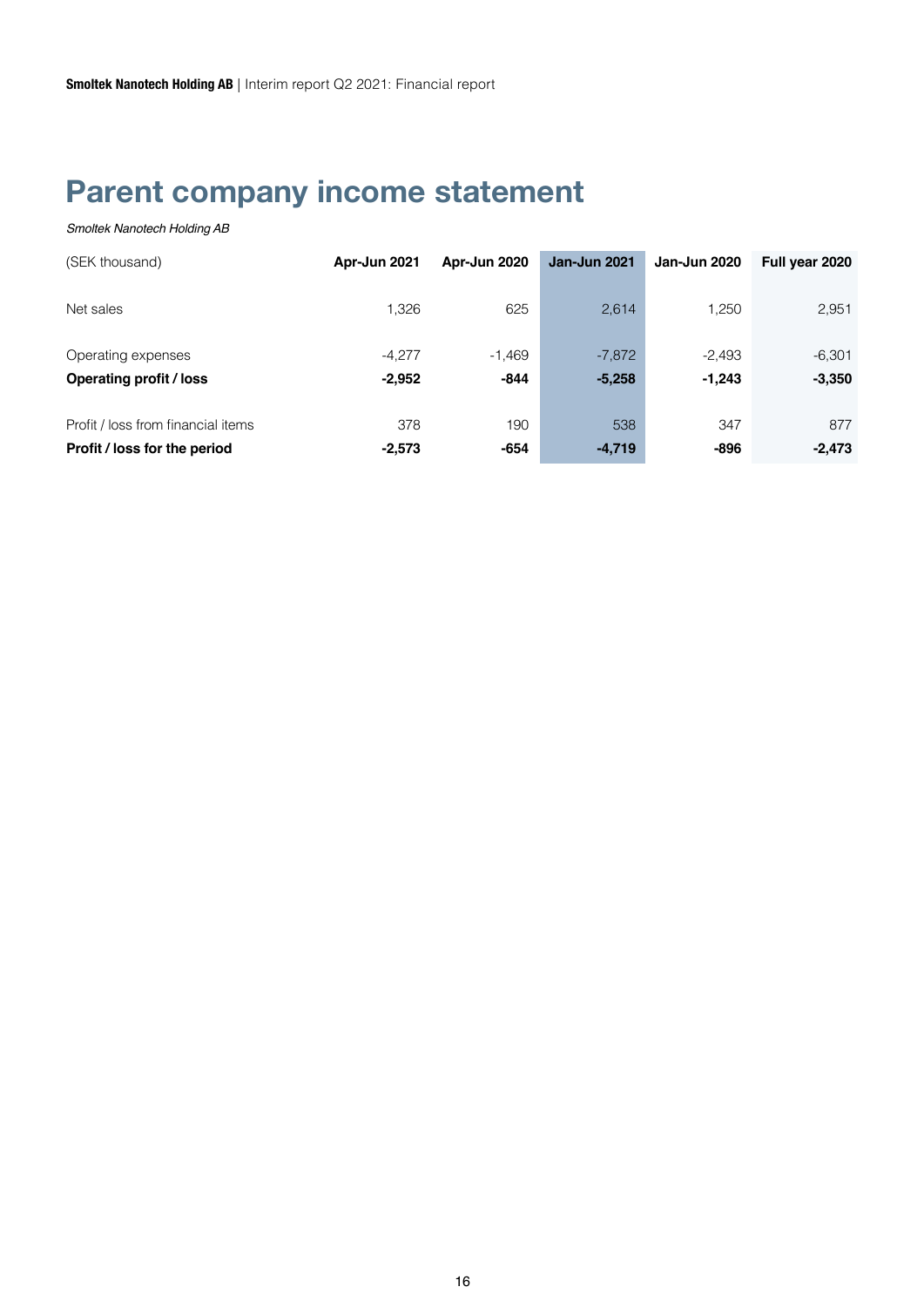### **Parent company balance sheet**

| (SEK thousand)                           | 2021-06-30 | 2020-06-30 | 2020-12-31 |
|------------------------------------------|------------|------------|------------|
|                                          |            |            |            |
| Assets                                   |            |            |            |
| Shares in group companies                | 65,314     | 56,789     | 62,314     |
| Long-term receivables at group companies | 55,464     | 34,899     | 46,925     |
|                                          |            |            |            |
| Current receivables from group companies | 2,170      | $\Omega$   | 820        |
| Other current receivables                | 879        | 1,321      | 613        |
| Cash and cash equivalents                | 66,497     | 26,026     | 82,238     |
| <b>Total assets</b>                      | 190,323    | 119,035    | 192,910    |
| Equity and liabilities                   |            |            |            |
| Equity                                   | 187,021    | 117,834    | 190,905    |
| <b>Current liabilities</b>               | 3,302      | 1,201      | 2,005      |
| <b>Total equity and liabilities</b>      | 190,323    | 119,035    | 192,910    |
| Equity / assets ratio                    | 98.3%      | 99.0%      | 99.0%      |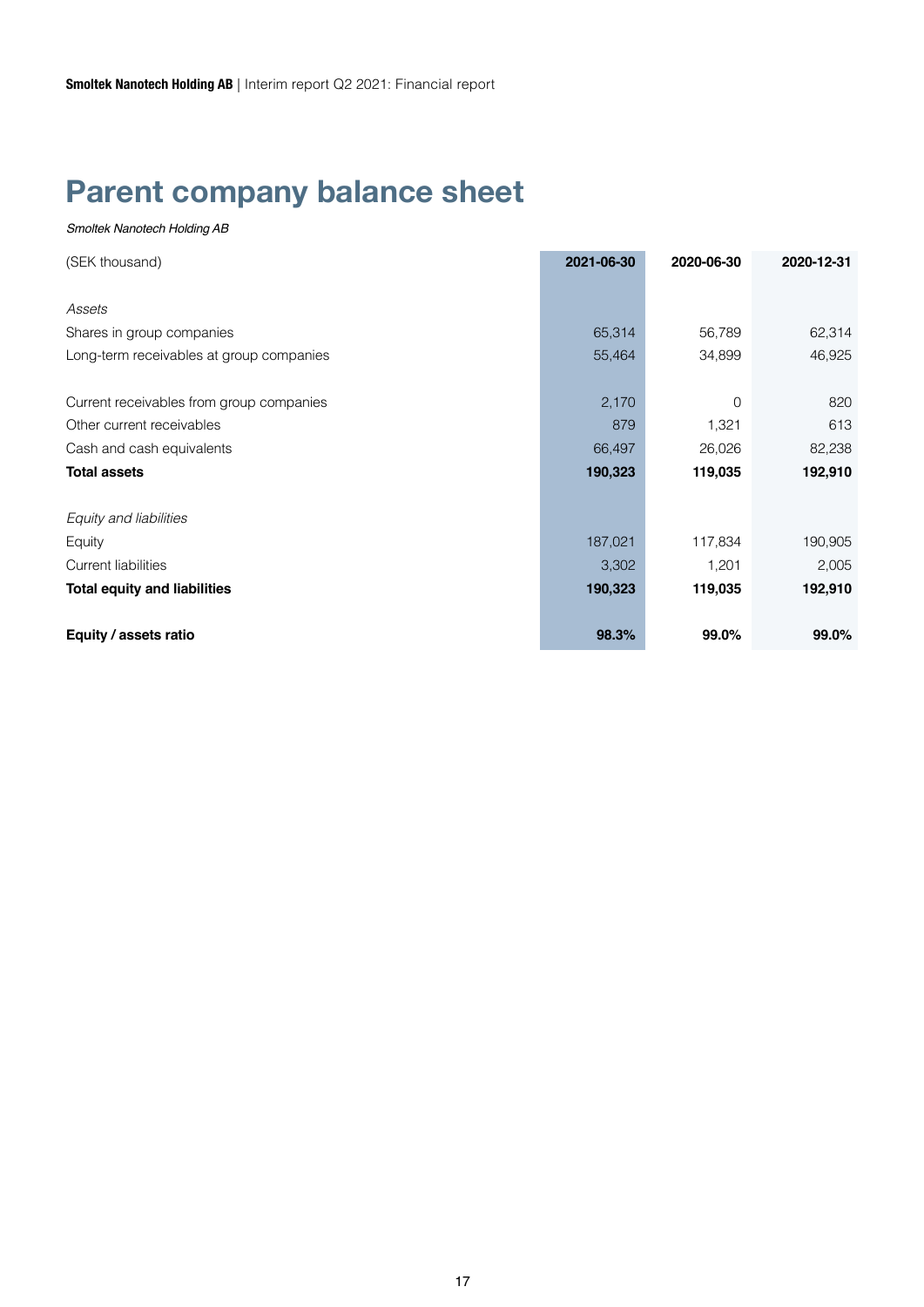### **Parent company statement of cash flows**

| (SEK thousand)                              | <b>Jan-Jun 2021</b> | Jan-Jun 2020   | Full year 2020 |
|---------------------------------------------|---------------------|----------------|----------------|
|                                             |                     |                |                |
| <b>Ongoing operations</b>                   |                     |                |                |
| Operating profit / loss                     | $-5,258$            | $-1,243$       | $-3,350$       |
| Profit / loss from financial items          | $\Omega$            | 0              | $\Omega$       |
| Cash flow from operating activities         |                     |                |                |
| before changes in working capital           | $-5,258$            | $-1,243$       | $-3,350$       |
| <b>Changes in working capital</b>           |                     |                |                |
| Current receivables / liabilities group     | $-1,350$            | $\overline{0}$ | $-820$         |
| Changes in receivables                      | $-266$              | $-1,026$       | $-319$         |
| Changes in current liabilities              | 1,298               | 159            | 963            |
| Cash flow from operating activities         | $-5,576$            | $-2,111$       | $-3,526$       |
| <b>Investment activities</b>                |                     |                |                |
| Financial assets                            | $\Omega$            | $\Omega$       | $-25$          |
| Changes in receivables from group companies | $-11,000$           | $-4,629$       | $-21,620$      |
| Cash flow from investment activities        | $-11,000$           | $-4,629$       | $-21,645$      |
| <b>Financing activities</b>                 |                     |                |                |
| New issue of shares and warrants            | 865                 | 10,041         | 84,684         |
| Repurchase warrants                         | $-30$               | $\overline{0}$ | $\overline{0}$ |
| Cash flow from financing activities         | 835                 | 10,041         | 84,684         |
| Change in cash and cash equivalents         | $-15,741$           | $-3,301$       | 59,513         |
| Cash opening balance                        | 82,238              | 22,725         | 22,725         |
| <b>Cash closing balance</b>                 | 66,497              | 26,026         | 82,238         |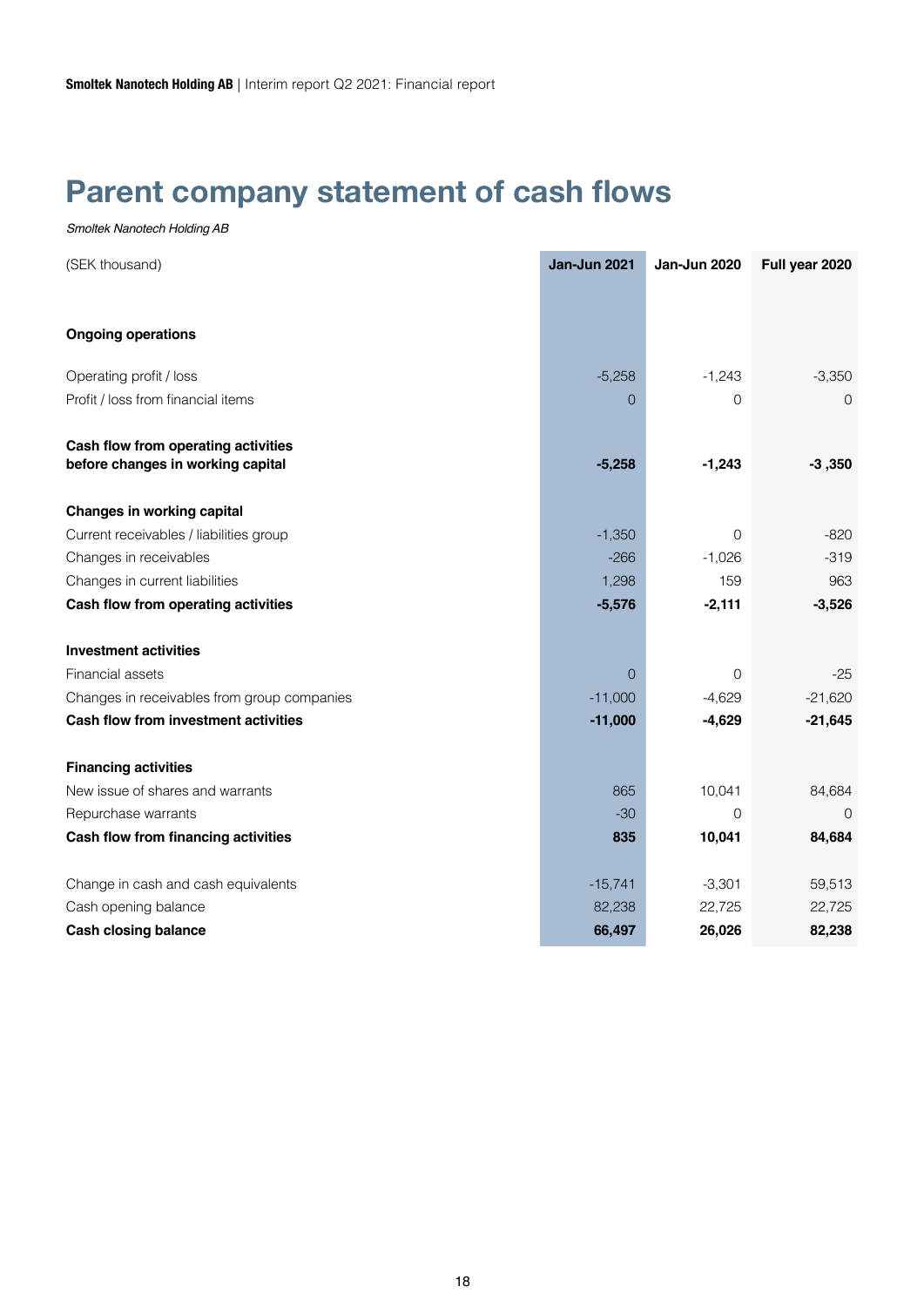### **Parent company changes in equity**

| (SEK thousand)                                                    | <b>Restricted</b><br>equity | Non-restricted<br>equity | <b>Total</b><br>equity |
|-------------------------------------------------------------------|-----------------------------|--------------------------|------------------------|
|                                                                   |                             |                          |                        |
| Opening balance 2020-01-01                                        | 760                         | 94,140                   | 94,900                 |
| Issue of shares (Exercising warrants TO 2)                        | 29                          | 9,831                    | 9,860                  |
| Issue of shares (Directed issue TO 4)                             | 152                         | 74,496                   | 74,648                 |
| Registered share capital from non-cash issue / Share premium fund | 26                          | 13,769                   | 13,794                 |
| Issue of warrants                                                 |                             | 176                      | 176                    |
| Profit / loss for the period                                      |                             | $-2,473$                 | $-2,473$               |
| Closing balance 2020-12-31                                        | 967                         | 189,939                  | 190,906                |
| Repurchase warrants                                               |                             | $-30$                    | $-30$                  |
| Issue of warrants                                                 |                             | 865                      | 865                    |
| Profit / loss for the period                                      |                             | $-4,719$                 | $-4,719$               |
| Closing balance 2021-06-30                                        | 967                         | 186,055                  | 187,021                |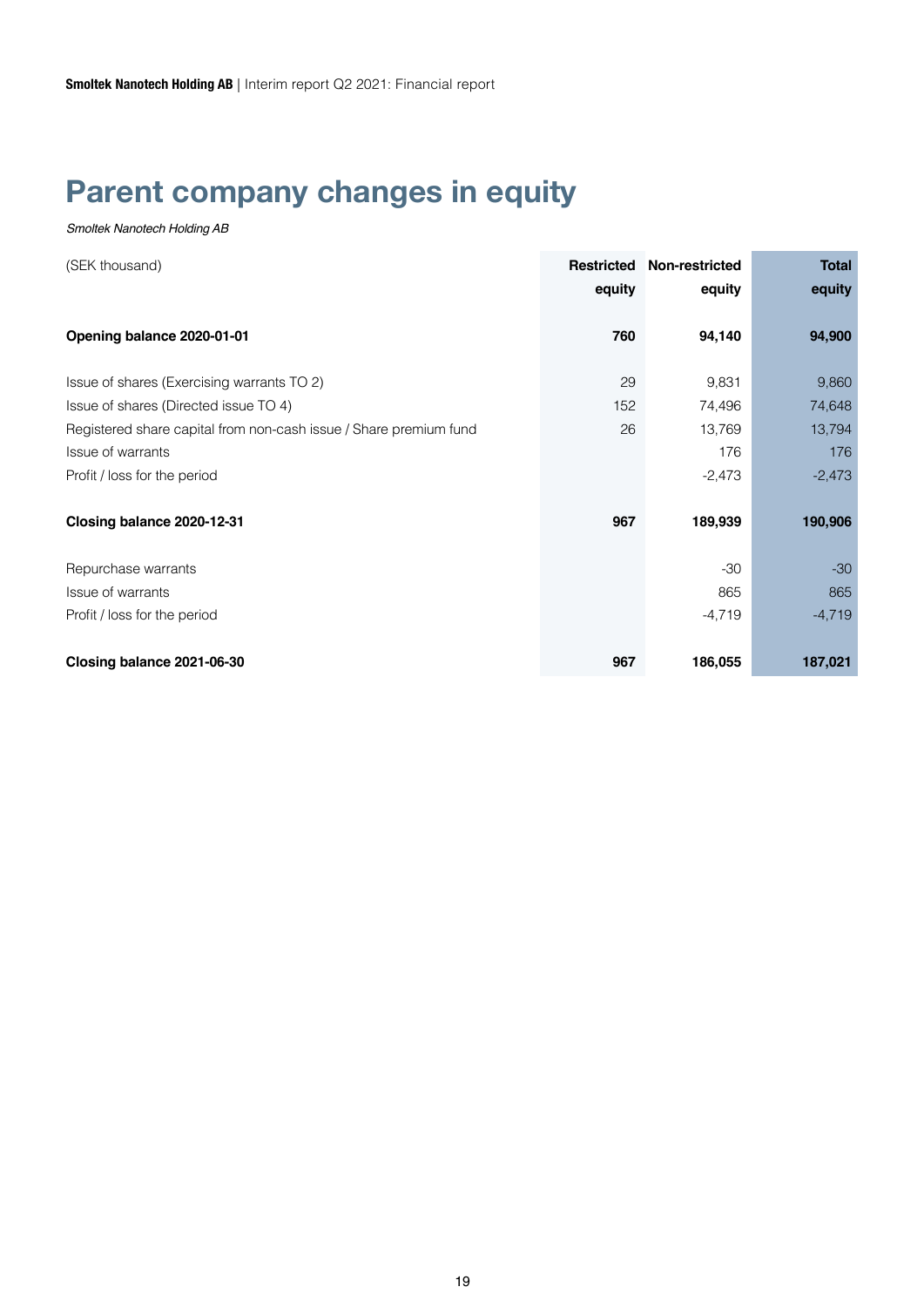### **Financial calendar**

- Interim report Q3 for 2021 will be published 2021-10-26
- Year-end report for 2021 will be published 2022-02-22

#### **Auditor review**

The Interim report has not been reviewed by the company's auditors.

**Smoltek Nanotech Holding AB** is listed on Spotlight Stock Market since 2018-02-26 under the short name SMOL.

#### **For further information:**

Marie Landfors, interim CEO Smoltek Nanotech Holding AB E-Mail: marie.landfors@smoltek.com Telephone: 0760-52 00 53 Website: www.smoltek.com

Göteborg 2021-07-16 The Board